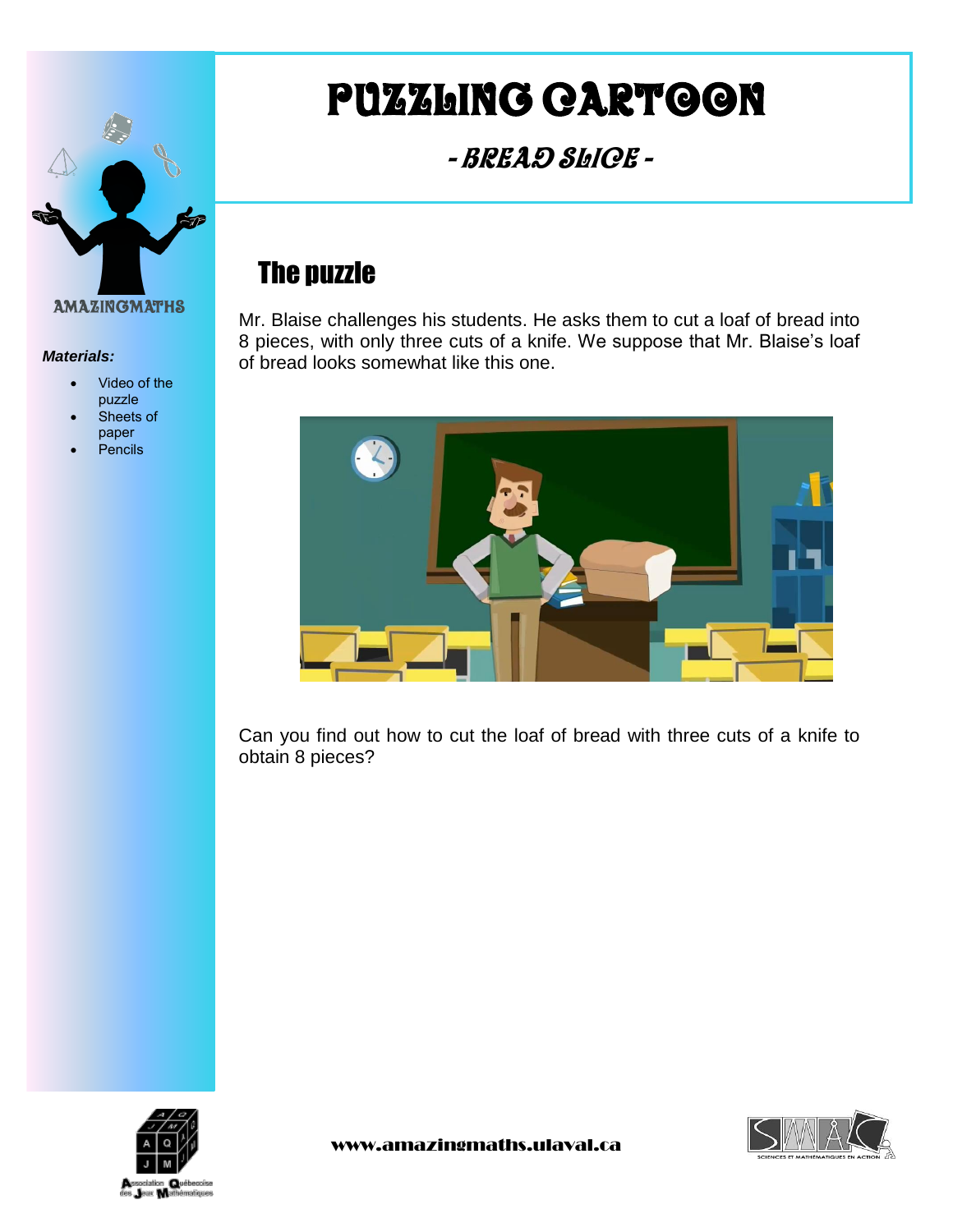

# PUZZLE SOLUTION



### **The answer:**

There are two possible methods to succeed:

1<sup>st</sup> method: without moving the loaf of bread



2<sup>nd</sup> method: by moving the loaf of bread  $1<sup>st</sup>$  cut:

We place the two halves on top of each other

I